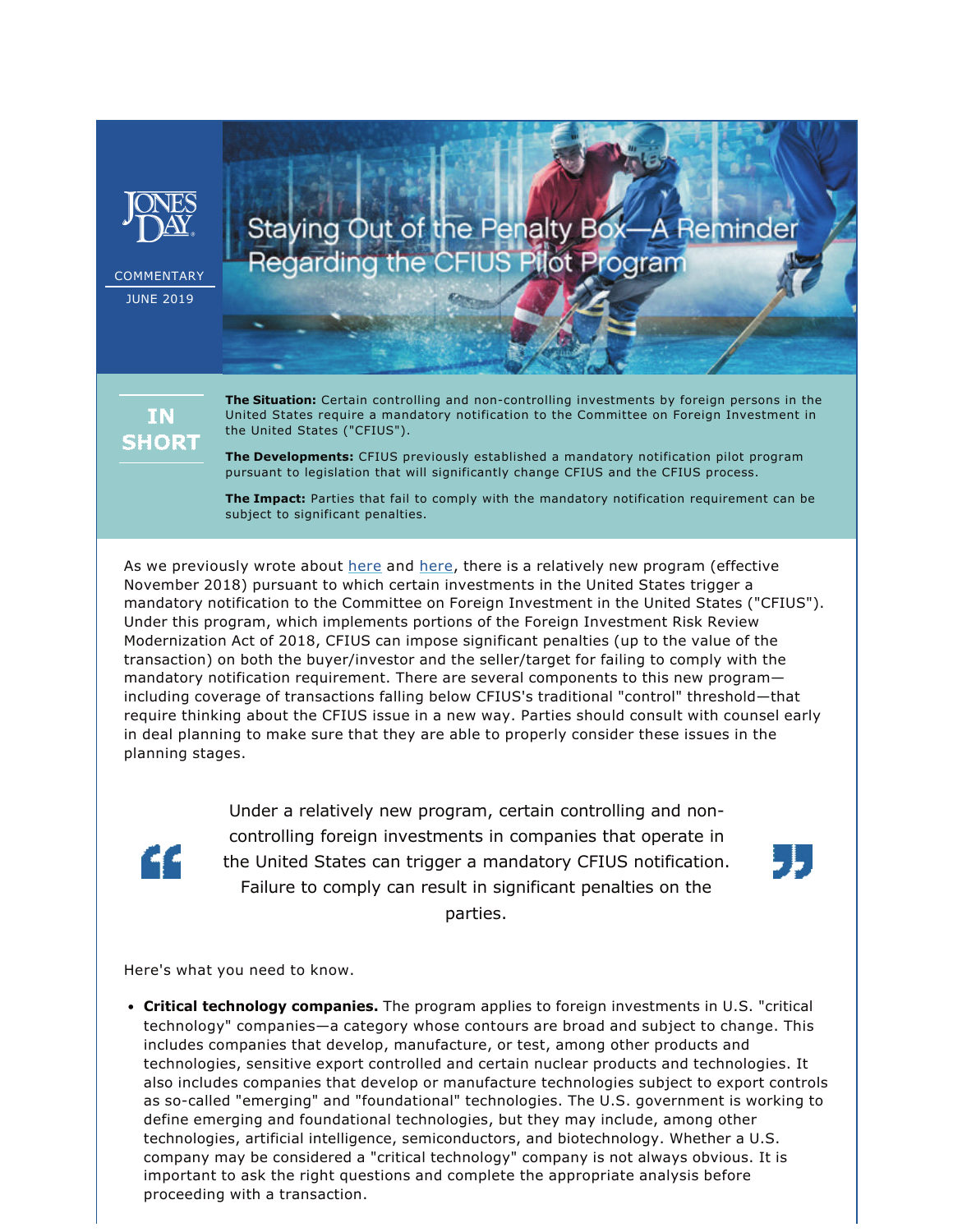- **Controlling and noncontrolling rights.** Under the new program, a foreign investor no longer needs to receive control rights for the transaction to fall within CFIUS's purview. The mandatory filing requirement applies to controlling and certain types of noncontrolling investments in U.S. critical technology companies. The types of non-controlling rights that trigger a mandatory notification include a foreign person obtaining: (i) access to certain technical information; (ii) a board seat or board observer rights; or (iii) involvement in substantive decision-making regarding the use, development, acquisition, or release of critical technology (which can include having access to or discussions with senior officers of a U.S. company). So, even a very small investment with board observer rights can trigger a mandatory filing, with a potential penalty up to the value of the transaction for failing to file.
- **Definition of foreign person is broad.** A "foreign person," for purposes of the mandatory notification program, could be someone that you may not think of as "foreign." In particular, in addition to entities organized outside the United States, CFIUS may treat as "foreign persons" U.S. companies controlled by foreign persons (such as by having, in some circumstances, a foreign person Chief Executive Officer) or U.S. private equity funds that have foreign person general partners or significant foreign limited partners. Investments by those companies or funds could trigger a mandatory CFIUS notification. Note that U.S. private equity funds with foreign limited partners will not be considered foreign if certain conditions are met. Parties should consider these issues when forming new funds or contemplating potential investments.
- **Timing.** Under the new program, parties to investments covered by the mandatory notification requirement must submit a declaration 45 days before closing. During that time, CFIUS will review the declaration and issue a determination. At the conclusion of its review, CFIUS may: (i) request a full written notice; (ii) inform the parties that its review cannot be completed based on the declaration and that the parties may file a full notice to seek CFIUS clearance; (iii) initiate a unilateral review; or (iv) notify the parties that it has concluded all action with respect to the transaction. Given these potential outcomes, parties need to plan ahead, including to assess what the parties will do if CFIUS informs the parties that its review cannot be completed based on the declaration and that the parties may file a full notice to seek CFIUS clearance. Note that parties can also file a full notice to meet the mandatory notification requirement if they believe that CFIUS likely will require a full notice in the declaration process.
- **Declaration form.** The mandatory notification, which is called a declaration, is essentially a short form (five-six pages) CFIUS notice. The form requires information from both the foreign investor and the U.S. business.
- **Penalties.** Failure to comply with the mandatory notification program can result in a penalty on each non-compliant party up to the value of the investment or transaction.

Jones Day has been advising on these issues in connection with numerous transactions since November 2018. Please do not hesitate to reach out if you have any question about whether a particular investment might trigger a mandatory notification.



[Laura L. Fraedrich](https://www.jonesday.com/lfraedrich/) Washington

[Schuyler J. Schouten](https://www.jonesday.com/sschouten/) Washington

[Chase D. Kaniecki](https://www.jonesday.com/ckaniecki/) Washington



[Justin T. Huff](https://www.jonesday.com/jthuff/) Washington

## **YOU MIGHT BE INTERESTED IN: [Go To All Recommendations >>](https://www.jonesday.com/government_regulation/?section=Publications)**